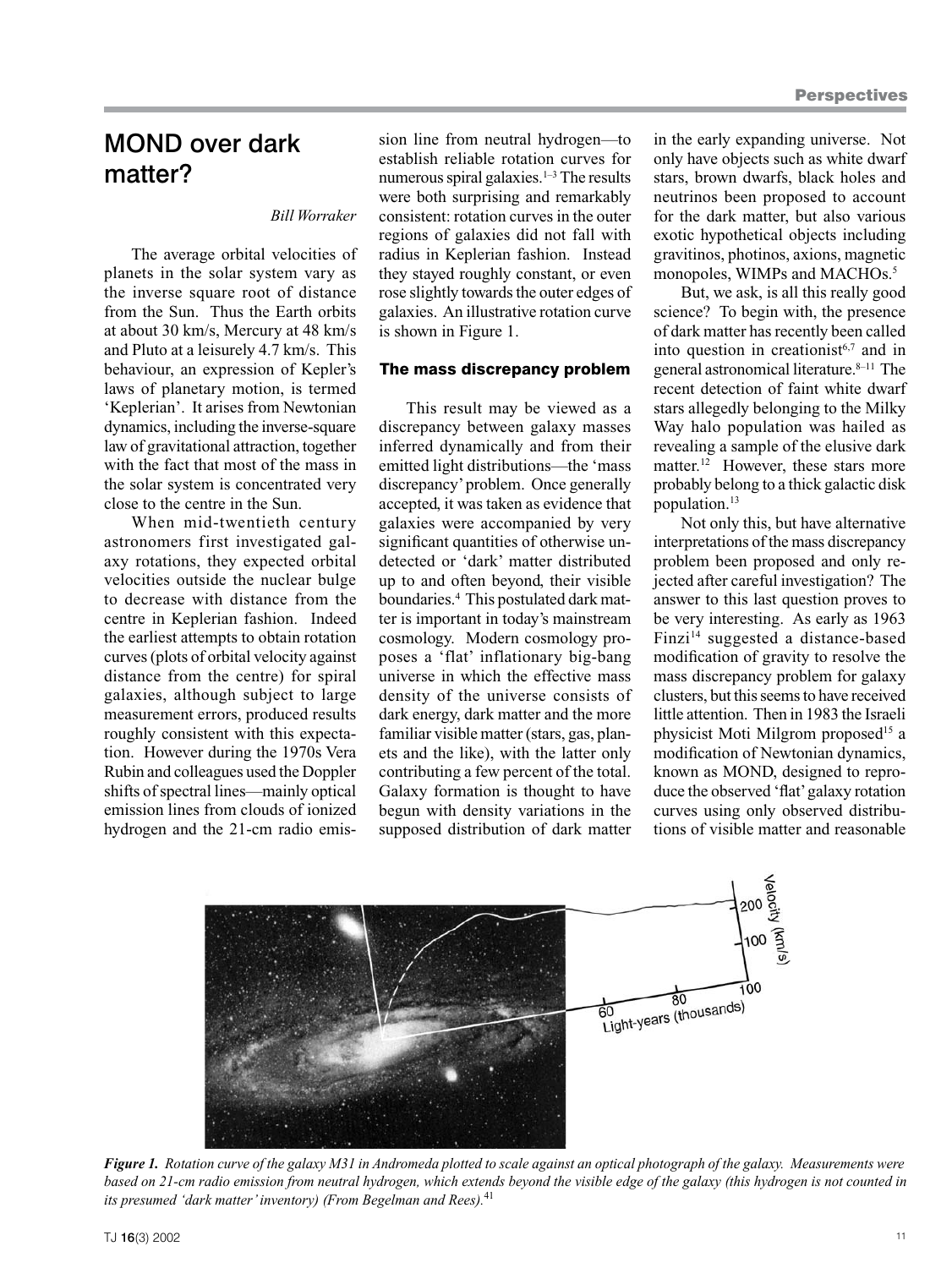

Figure 2. MOND fits to the rotation curves of sample galaxies from Ref. 28 using the value of a<sub>0</sub> given in the text. Dotted curves are one*parameter fits (M/L) while solid curves are two-parameter fits (M/L and distance).* 

assumptions about mass/light ratios as input data. MOND applies at the very low accelerations which occur in the outer regions of spiral galaxies and in galaxy groups; accelerations are higher in the familiar (inner) region of the solar system. The Newtonian equation for a particle moving under gravity, viz

$$
a = GM/r^2
$$

(where a is the radial acceleration, G the universal gravitational constant, M the attracting mass and r the distance from the centre of mass), becomes

 $a^2 / a_0 = GM / r^2$ 

where  $a_0$  is the critical acceleration level below which MOND applies.<sup>16</sup> This can be viewed as either a modification of the law of inertia or of the law of gravity, $15$  the latter being preferred because it involves a less radical modification of recognised physics.<sup>17</sup> Indeed there are still several mysteries surrounding gravity, for example possible shielding of the Sun's gravity by the Moon during solar eclipses $18,19$ and general relativistic 'frame dragging', shortly to be investigated by the Gravity Probe B experiment.<sup>20</sup> Van Flandern<sup>21</sup> has reviewed some of the questionable aspects of our understanding of gravity.

Wright, Disney and Thompson<sup>22</sup> have suggested a modified (inverse linear) law of gravity beyond a certain distance scale to explain the mass discrepancy problem in galaxies, galaxy clusters and superclusters. Liboff<sup>23</sup> and others have considered similar possibilities too, but McGaugh and de Blok24 insist that **acceleration**, not distance, is the decisive factor. This is because the mass discrepancy is less severe for high surface brightness (HSB) galaxies than for smaller, low surface brightness (LSB) galaxies where centripetal accelerations fall to extremely low values of order  $10^{-11}$  ms<sup>-2</sup>.

By using MOND for a single universal value of  $a_0$ , i.e.  $1.2 \times 10^{-10}$  ms<sup>-2</sup> (about 100 billion times smaller than the acceleration due to gravity at the Earth's surface), the rotation curves of many galaxies can be reproduced without assuming the presence of appreciable quantities of dark matter!25

#### Testing MOND predictions

When Milgrom's ideas were first published, sufficient rotation curves of HSB galaxies were already established that MOND calculations could scarcely be regarded as predictions; they could rather be viewed as parameter-fitting exercises for  $a_0$ . Since then, however, rotation curves for LSB

galaxies have become available which provide a more stringent test of MOND than the earlier data. The results are remarkably good.<sup>24,26</sup> Furthermore, MOND naturally predicts the Tully-Fisher relation for spiral galaxies, $27$ the observed correlation between rotation velocities and mass (originally expressed in terms of neutral hydrogen line widths and absolute luminosity) which is often used as a distance indicator. A detailed comparison between MOND and 'Dark Matter' predictions for a sample of spiral galaxies with accurately measured rotation curves<sup>28</sup> concluded that MOND provided the best available description. This was despite 'Dark Matter' being allowed three adjustable model parameters, while in most cases MOND was only allowed one, the mass/light ratio for each galaxy. Figure 2 shows sample MOND fits to measured rotation curves from this paper.

Galaxy rotation is not the only way of testing theories of gravity or inertia. Astronomer Stacy McGaugh (University of Maryland) has set up a MOND web site, $29$  which includes a page<sup>30</sup> listing itemized comparisons of the predictions of MOND and 'Dark Matter'. These deal with the dynamics of individual elliptical and spiral galaxies of various sizes, motion within galaxy clusters, large scale structure in the universe, gravitational lensing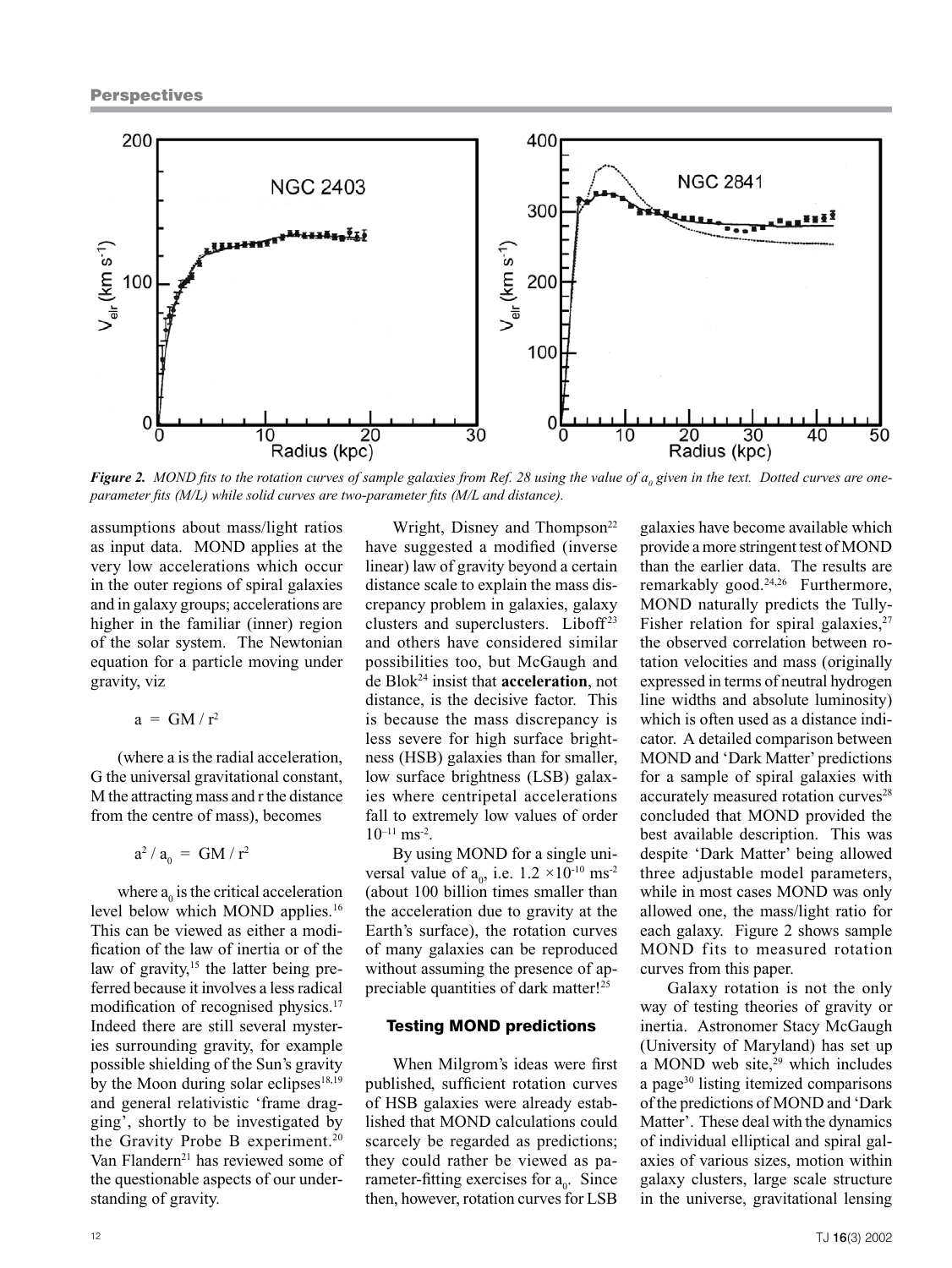and indeed the spatial structure of the cosmic microwave background radiation. Frequently MOND gives clear predictions where the dark matter hypothesis either has serious fine-tuning problems or gives no prediction. In most cases MOND predictions match the data very well, though sometimes the data is inadequate to provide a clear test. Rubin $31$  briefly alludes to X-ray observations<sup>32,33</sup> which apparently discredit MOND predictions for galaxy clusters. However McGaugh and de  $B\text{lok}^{24}$  point out that this data is subject to major uncertainties which preclude a critical test, and that the dark matter interpretation is also problematical, and Sanders<sup>34</sup> has shown how MOND neatly predicts the mass-temperature relationship for gas-rich galaxy clusters. Some authors<sup>15,17,35</sup> have noted that the MOND acceleration constant  $a_0$  is of the same order as  $cH_0$ , where c is the speed of light and  $H_0$  the Hubble constant, thus hinting at its possible cosmological significance.

Gravitational lensing appears to be the least promising area for MOND. However, this is essentially a GR (general relativistic) phenomenon, and MOND has yet to be formulated in GR terms. Thus Binney<sup>36</sup> has commented that MOND cannot fairly be tested against such effects. Milgrom<sup>35</sup> has recently considered its possible origin in vacuum effects, and Sanders<sup>37</sup> has shown how scalar-tensor theories can be constructed which reproduce many MOND predictions. The main objection to MOND is thus summed up by Livio: 'Milgrom's conjecture has not gained many supporters, primarily because it has never been developed into a truly complete theory.'38 Future developments could change this.

#### Why is MOND unpopular?

The answer to our question regarding the interpretation of the mass discrepancy problem is, therefore, that MOND is a very successful, albeit purely phenomenological, alternative to dark matter. It is strongly favoured by Occam's razor in that it makes clear predictions and is therefore falsifiable, but remains unfalsified. However, rather than being carefully investigated by experts in the field, it has largely been ignored. Those who have commented tend to dismiss it summarily. Thus Rubin says: 'this possibility must remain as a last resort'39 and 'Most astronomers prefer to accept a universe filled with dark matter rather than to alter Newtonian gravitational theory.' 40 Thus it seems that MOND has been ignored not for objective scientific reasons but largely because it implies the existence of much less dark matter than is required by the currently dominant flat, accelerating-universe cosmology which Livio<sup>5</sup> regards as so beautiful that it 'has' to be true.

What interest do creationists have in MOND, a purely mechanistic theory, which was not developed with origins in mind? First, creationist astronomers and cosmologists should be aware of developments which, at least indirectly, impinge on our understanding of the astronomical data relevant to creation. Moreover the remarkably successful predictions of MOND could be pointing to the need for fundamentally new physics at a time when we are hearing that human understanding of the physical universe is nearly complete! MOND exposes deep cracks behind the self-confident façade of modern uniformitarian cosmology and thus reminds us of the fallibility of scientific paradigms, especially when they have been developed in ignorance of the Creator. Recall Isaiah 29:14, which says of those who ignore God: '… the wisdom of the wise will perish, the intelligence of the intelligent will vanish.'

#### References

- 1. Rubin, V.C., *Bright Galaxies Dark Matters*, Springer-Verlag Inc., New York, 1996.
- 2. Rubin, V.C., Ford, W.K., Jr. and Thonnard, N., Rotational properties of 21 Sc galaxies with a large range of luminosities and radii, from NCG 4605 ( $R = 4$  kpc) to UGC 2885 ( $R = 122$ ) kpc), *Ap. J*. **238**:471–487, 1980.
- 3. Rubin, V.C., Burstein, D., Ford, W.K., Jr. and Thonnard, N., Rotation velocities of 16 Sa galaxies and a comparison of Sa, Sb, and Sc rotation properties, *Ap. J.* **289**:81–104, 1985.
- 4. Dark matter had also been inferred from the large velocity dispersions observed in galaxy clusters by Zwicky and Oort in the 1930s.
- 5. Livio, M., *The Accelerating Universe,* John Wiley & Sons, Inc., New York, 2000.
- 6. Oard, M. and Sarfati, J., No dark matter found in the Milky Way galaxy, *CEN Tech. J.* **13**(1): 3–4, 1999.
- 7. DeYoung, D.B., Dark matter, *CRSQ* **36**(4): 177–182, 2000.
- 8. Lucentini, J.A., Handle on dark matter? *Sky and Telescope* **103**(1):16–17, (News Notes, January 2002), 2002.
- 9. Olling, R.P. and Merrifield, M.R., Luminous and dark matter in the Milky Way, *MNRAS* **326**(1):164–180, 2001.
- 10. Binney, J.J. and Evans, N.W., Cuspy dark matter haloes and the galaxy, *MNRAS* **327**(2), pp. L27–L31, 2001.
- 11. Governato, F., Moore, B., Cen, R., Stadel, J., Lake, G. and Quinn, T., The Local Group as a Test of cosmological models, *New Astronomy*  **2**(2):91–106, 1997.
- 12. Oppenheimer, B.R., Hambly, N.C., Digby, A.P., Hodgkin, S.T. and Saumon, D., Direct detection of galactic halo dark matter, *Science* **292**(5517):698–702, 2001.
- 13. Reid, I.N., Sahu, K.C. and Hawley, S.L., High-velocity white dwarfs: thick disk, not dark matter, *Ap. J.* **559**(2):942–947, 2001.
- 14. Finzi, A., On the validity of Newton's Law at a long distance, *MNRAS* **127**:21–30, 1963.
- 15. Milgrom, M., A modification of the Newtonian dynamics as a possible alternative to the hidden mass hypothesis, *Ap. J.* **270**:365–370, A modification of the Newtonian dynamics: implications for galaxies, 371–383 and A modification of the Newtonian dynamics: implications for galaxy systems, 384–389 (referred to as papers I, II and III where necessary), 1983.
- 16. There is a 'transition range' of accelerations characterized by  $a \sim a_0$  where an interpolation function, not prescribed *a priori*, is required to match the conventional and MOND regimes, but MOND predictions do not seem to depend critically on the form chosen for this function.
- 17. Bertin, G., *Dynamics of Galaxies*, Cambridge University Press, 2000.
- 18. Wang, Q.S., Yang, X.S., Wu, C.Z., Guo, H.G., Liu, H.C. and Hua, C.C., Precise measurements of gravity variations during a total solar eclipse, *Phys. Rev. D* **62**:041101, (pp. 1–3), 2000.
- 19. Unnikrishnan, C.S., Mohapatra, A.K. and Gillies, G.T., Anomalous gravity data during the 1997 total solar eclipse do not support the hypothesis of gravitational shielding, *Phys. Rev. D* **63**:062002, (pp. 1–4), 2001.
- 20. See <einstein.stanford.edu/>, 16 July 2002.
- 21. <www.metaresearch.org/cosmology/gravity/